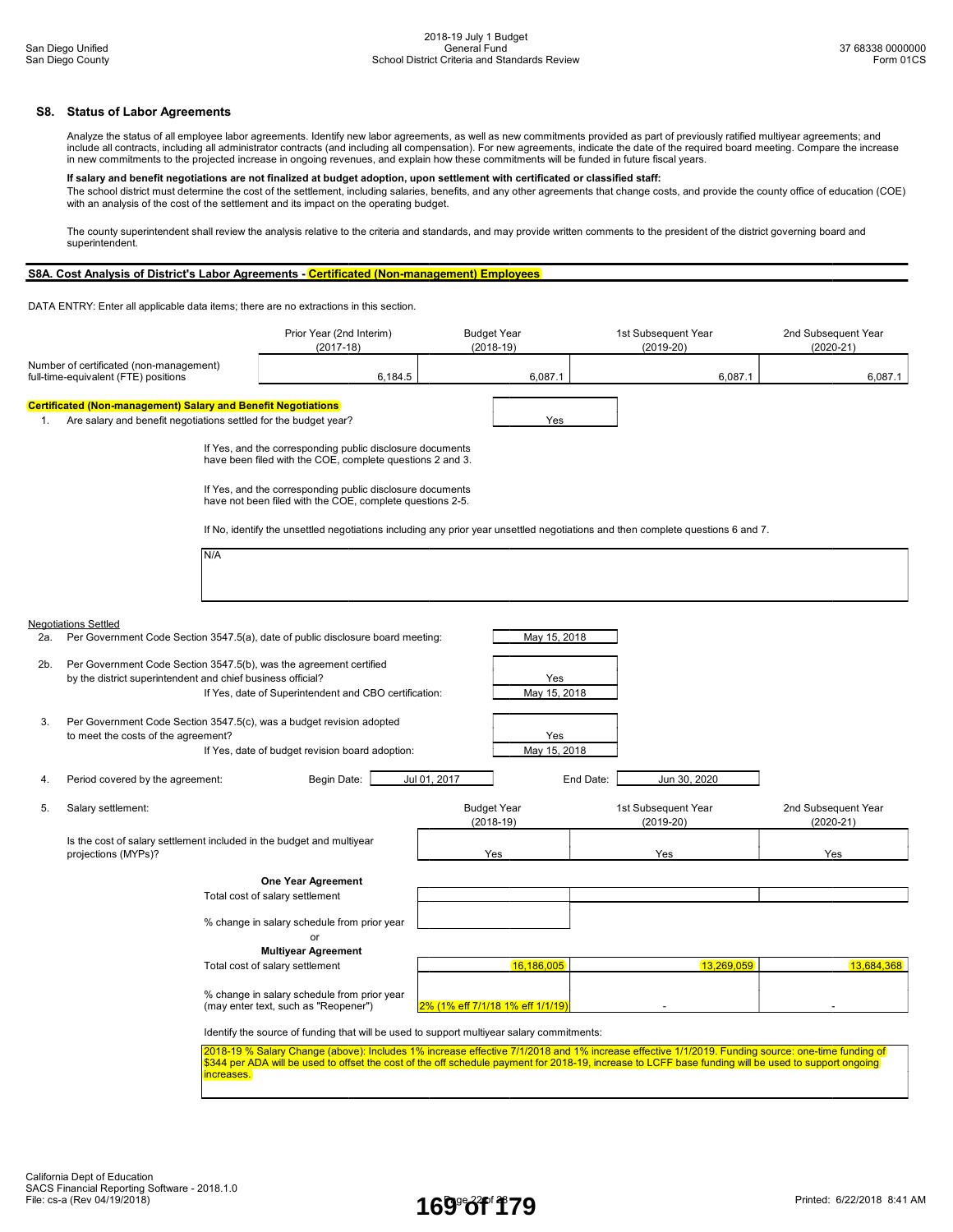|                | <b>Negotiations Not Settled</b>                                                                                               |                                   |                                      |                                      |
|----------------|-------------------------------------------------------------------------------------------------------------------------------|-----------------------------------|--------------------------------------|--------------------------------------|
| 6.             | Cost of a one percent increase in salary and statutory benefits                                                               | N/A - Negotiations Settled        |                                      |                                      |
|                |                                                                                                                               | <b>Budget Year</b><br>$(2018-19)$ | 1st Subsequent Year<br>$(2019-20)$   | 2nd Subsequent Year<br>$(2020 - 21)$ |
| 7.             | Amount included for any tentative salary schedule increases                                                                   | $\mathbf 0$                       | 0                                    | $\mathbf 0$                          |
|                | Certificated (Non-management) Health and Welfare (H&W) Benefits                                                               | <b>Budget Year</b><br>$(2018-19)$ | 1st Subsequent Year<br>$(2019-20)$   | 2nd Subsequent Year<br>$(2020 - 21)$ |
| 1.             | Are costs of H&W benefit changes included in the budget and MYPs?                                                             | Yes                               | Yes                                  | Yes                                  |
| 2.             | Total cost of H&W benefits                                                                                                    | 107,633,867                       | 111,728,985                          | 117,513,482                          |
| 3.             | Percent of H&W cost paid by employer                                                                                          | 100.0%                            | 100.0%                               | 100.0%                               |
| 4.             | Percent projected change in H&W cost over prior year                                                                          | 6.0%                              | 6.0%                                 | 6.0%                                 |
|                |                                                                                                                               |                                   |                                      |                                      |
|                | Certificated (Non-management) Prior Year Settlements<br>Are any new costs from prior year settlements included in the budget? | No                                |                                      |                                      |
|                | If Yes, amount of new costs included in the budget and MYPs<br>If Yes, explain the nature of the new costs:                   | $\Omega$                          | $\Omega$                             | $\mathbf{0}$                         |
|                | N/A                                                                                                                           |                                   |                                      |                                      |
|                | Certificated (Non-management) Step and Column Adjustments                                                                     | <b>Budget Year</b><br>$(2018-19)$ | 1st Subsequent Year<br>$(2019 - 20)$ | 2nd Subsequent Year<br>$(2020 - 21)$ |
|                |                                                                                                                               |                                   |                                      |                                      |
| $\mathbf{1}$ . | Are step & column adjustments included in the budget and MYPs?                                                                | Yes                               | Yes                                  | Yes                                  |
| 2.             | Cost of step & column adjustments                                                                                             | 10,259,076                        | 10,460,154                           | 10,665,173                           |
| 3.             | Percent change in step & column over prior year                                                                               | 2.0%                              | 2.0%                                 | 2.0%                                 |
|                | Certificated (Non-management) Attrition (layoffs and retirements)                                                             | <b>Budget Year</b><br>$(2018-19)$ | 1st Subsequent Year<br>$(2019-20)$   | 2nd Subsequent Year<br>(2020-21)     |
| 1.             | Are savings from attrition included in the budget and MYPs?                                                                   | Yes                               | Yes                                  | Yes                                  |
| 2.             | Are additional H&W benefits for those laid-off or retired employees<br>included in the budget and MYPs?                       | Yes                               | Yes                                  | Yes                                  |

These numbers reflect what was shared with the board on May 15th. Some payments may be recorded as an accrual, depending on the timing.

**Certificated (Non-management) - Other**<br>List other significant contract changes and the cost impact of each change (i.e., class size, hours of employment, leave of absence, bonuses, etc.):

Bargaining Unit = SDEA (01)

California Dept of Education SACS Financial Reporting Software - 2018.1.0 File: cs-a (Rev 04/19/2018) Page 23 of 28 Printed: 6/22/2018 8:41 AM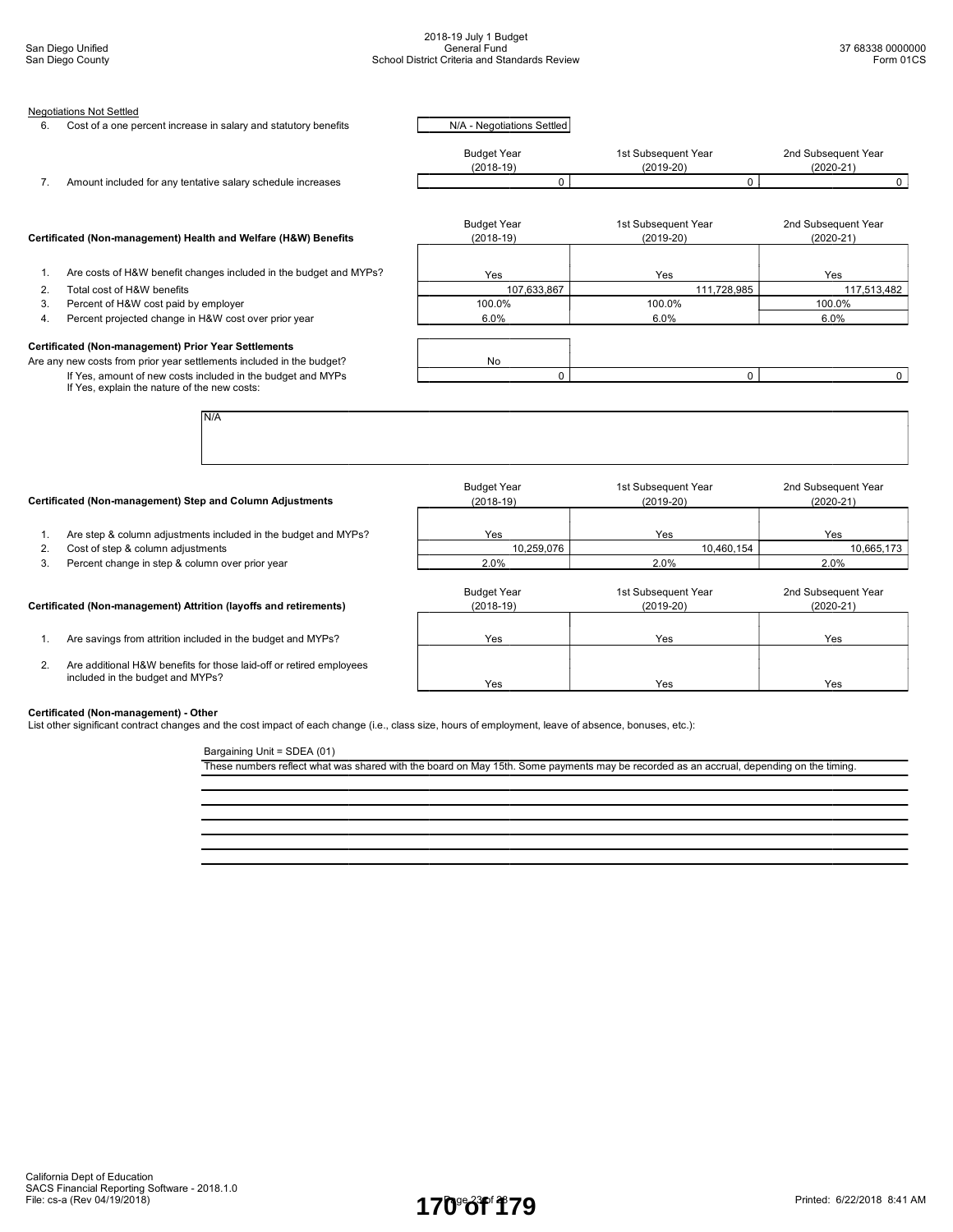|                                                                                                                                                                                                                                                                        |                                                                                                                   | S8B. Cost Analysis of District's Labor Agreements - Classified (Non-management) Employees                                                                                                                                                                                                                             |              |                                                  |                                    |                                    |
|------------------------------------------------------------------------------------------------------------------------------------------------------------------------------------------------------------------------------------------------------------------------|-------------------------------------------------------------------------------------------------------------------|-----------------------------------------------------------------------------------------------------------------------------------------------------------------------------------------------------------------------------------------------------------------------------------------------------------------------|--------------|--------------------------------------------------|------------------------------------|------------------------------------|
|                                                                                                                                                                                                                                                                        |                                                                                                                   | DATA ENTRY: Enter all applicable data items; there are no extractions in this section.                                                                                                                                                                                                                                |              |                                                  |                                    |                                    |
|                                                                                                                                                                                                                                                                        |                                                                                                                   | Prior Year (2nd Interim)<br>$(2017-18)$                                                                                                                                                                                                                                                                               |              | <b>Budget Year</b><br>$(2018-19)$                | 1st Subsequent Year<br>$(2019-20)$ | 2nd Subsequent Year<br>$(2020-21)$ |
| Number of classified (non-management)<br>FTE positions<br>3,840.9                                                                                                                                                                                                      |                                                                                                                   |                                                                                                                                                                                                                                                                                                                       |              | 3,824.0                                          | 3,824.0                            | 3,824.0                            |
| <b>Classified (Non-management)</b> Salary and Benefit Negotiations<br>Are salary and benefit negotiations settled for the budget year?<br>1.<br>If Yes, and the corresponding public disclosure documents<br>have been filed with the COE, complete questions 2 and 3. |                                                                                                                   |                                                                                                                                                                                                                                                                                                                       | Yes          |                                                  |                                    |                                    |
|                                                                                                                                                                                                                                                                        |                                                                                                                   | If Yes, and the corresponding public disclosure documents<br>have not been filed with the COE, complete questions 2-5.                                                                                                                                                                                                |              |                                                  |                                    |                                    |
|                                                                                                                                                                                                                                                                        |                                                                                                                   | If No, identify the unsettled negotiations including any prior year unsettled negotiations and then complete questions 6 and 7.                                                                                                                                                                                       |              |                                                  |                                    |                                    |
|                                                                                                                                                                                                                                                                        | N/A                                                                                                               |                                                                                                                                                                                                                                                                                                                       |              |                                                  |                                    |                                    |
| 2a.                                                                                                                                                                                                                                                                    | <b>Negotiations Settled</b><br>Per Government Code Section 3547.5(a), date of public disclosure<br>board meeting: |                                                                                                                                                                                                                                                                                                                       |              | May 15, 2018                                     |                                    |                                    |
| 2b.                                                                                                                                                                                                                                                                    | by the district superintendent and chief business official?                                                       | Per Government Code Section 3547.5(b), was the agreement certified<br>If Yes, date of Superintendent and CBO certification:                                                                                                                                                                                           |              | Yes<br>May 15, 2018                              |                                    |                                    |
| 3.                                                                                                                                                                                                                                                                     | to meet the costs of the agreement?                                                                               | Per Government Code Section 3547.5(c), was a budget revision adopted<br>If Yes, date of budget revision board adoption:                                                                                                                                                                                               |              | Yes<br>May 15, 2018                              |                                    |                                    |
| 4.                                                                                                                                                                                                                                                                     | Period covered by the agreement:                                                                                  | Begin Date:                                                                                                                                                                                                                                                                                                           | Jul 01, 2017 |                                                  | End Date:<br>Jun 30, 2020          |                                    |
| 5.                                                                                                                                                                                                                                                                     | Salary settlement:                                                                                                |                                                                                                                                                                                                                                                                                                                       |              | <b>Budget Year</b><br>$(2018-19)$                | 1st Subsequent Year<br>$(2019-20)$ | 2nd Subsequent Year<br>$(2020-21)$ |
|                                                                                                                                                                                                                                                                        | Is the cost of salary settlement included in the budget and multiyear<br>projections (MYPs)?                      |                                                                                                                                                                                                                                                                                                                       |              | Yes                                              | Yes                                | Yes                                |
|                                                                                                                                                                                                                                                                        |                                                                                                                   | <b>One Year Agreement</b><br>Total cost of salary settlement<br>% change in salary schedule from prior year                                                                                                                                                                                                           |              |                                                  |                                    |                                    |
|                                                                                                                                                                                                                                                                        |                                                                                                                   | <b>Multiyear Agreement</b><br>Total cost of salary settlement                                                                                                                                                                                                                                                         |              | 5,776,889                                        | 4,734,312                          | 4.899.585                          |
|                                                                                                                                                                                                                                                                        |                                                                                                                   | % change in salary schedule from prior year<br>(may enter text, such as "Reopener")                                                                                                                                                                                                                                   |              | 2% (1% eff 7/1/18 1% eff 1/1/19)                 |                                    |                                    |
|                                                                                                                                                                                                                                                                        |                                                                                                                   | Identify the source of funding that will be used to support multiyear salary commitments:                                                                                                                                                                                                                             |              |                                                  |                                    |                                    |
|                                                                                                                                                                                                                                                                        |                                                                                                                   | 2018-19 % Salary Change (above): Includes 1% increase effective 7/1/2018 and 1% increase effective 1/1/2019. Funding source: one-time funding of<br>\$344 per ADA will be used to offset the cost of the off schedule payment for 2018-19, increase to LCFF base funding will be used to support ongoing<br>increases |              |                                                  |                                    |                                    |
|                                                                                                                                                                                                                                                                        | <b>Negotiations Not Settled</b>                                                                                   |                                                                                                                                                                                                                                                                                                                       |              |                                                  |                                    |                                    |
| 6.                                                                                                                                                                                                                                                                     | Cost of a one percent increase in salary and statutory benefits                                                   |                                                                                                                                                                                                                                                                                                                       |              | N/A - Negotiations Settled<br><b>Budget Year</b> | 1st Subsequent Year                | 2nd Subsequent Year                |
| 7.                                                                                                                                                                                                                                                                     | Amount included for any tentative salary schedule increases                                                       |                                                                                                                                                                                                                                                                                                                       |              | $(2018-19)$<br>0                                 | $(2019-20)$<br>0                   | $(2020-21)$<br>$\circ$             |
|                                                                                                                                                                                                                                                                        |                                                                                                                   |                                                                                                                                                                                                                                                                                                                       |              |                                                  |                                    |                                    |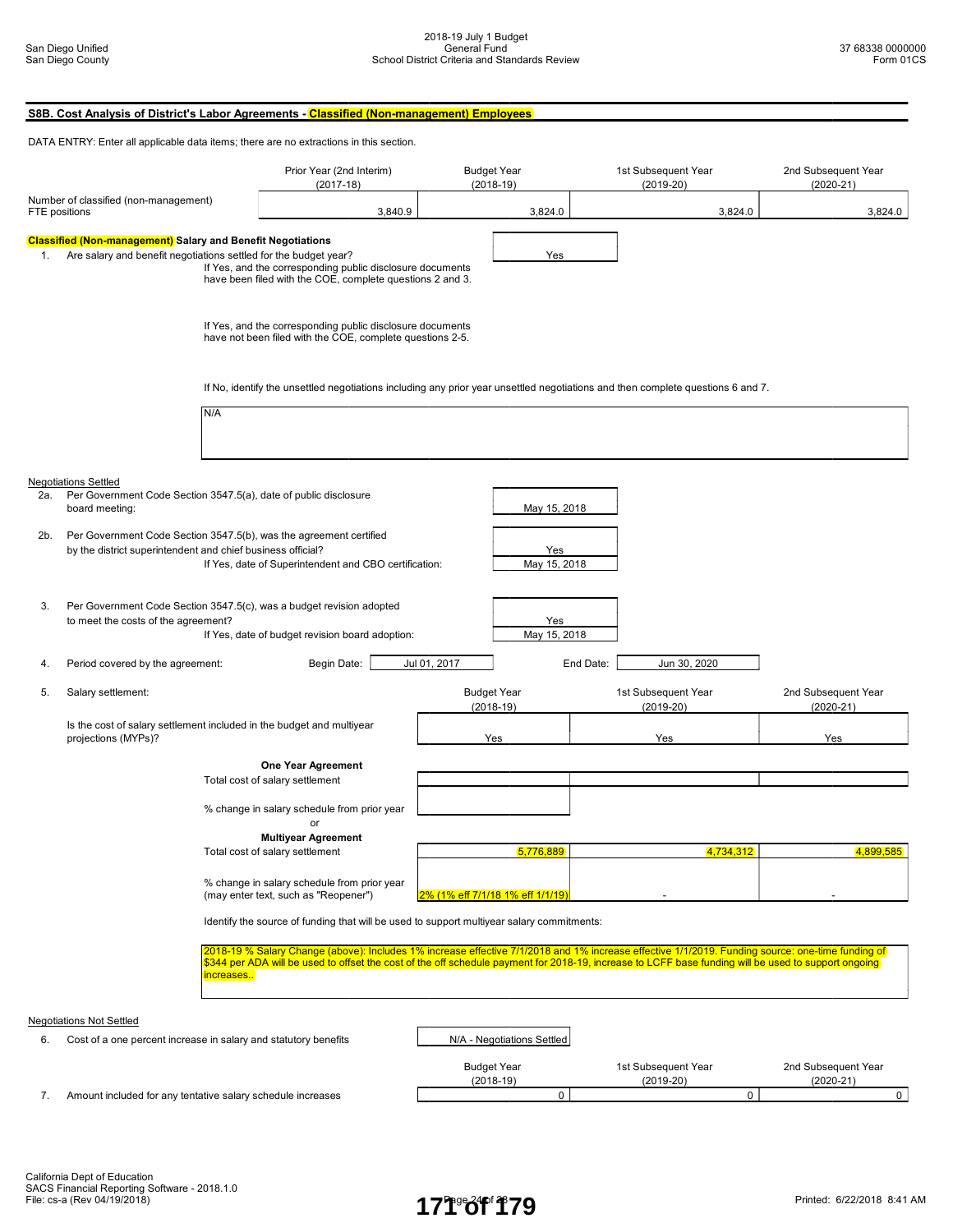|    | Classified (Non-management) Health and Welfare (H&W) Benefits                                               | <b>Budget Year</b><br>$(2018-19)$ | 1st Subsequent Year<br>$(2019-20)$ | 2nd Subsequent Year<br>$(2020-21)$ |
|----|-------------------------------------------------------------------------------------------------------------|-----------------------------------|------------------------------------|------------------------------------|
|    | Are costs of H&W benefit changes included in the budget and MYPs?                                           | Yes                               | Yes                                | Yes                                |
| 2. | Total cost of H&W benefits                                                                                  | 67.616.629                        | 70,189,221                         | 73,823,098                         |
| 3. | Percent of H&W cost paid by employer                                                                        | 100.0%                            | 100.0%                             | 100.0%                             |
| 4. | Percent projected change in H&W cost over prior year                                                        | $6.0\%$                           | $6.0\%$                            | $6.0\%$                            |
|    | <b>Classified (Non-management) Prior Year Settlements</b>                                                   |                                   |                                    |                                    |
|    | Are any new costs from prior year settlements included in the budget?                                       | No                                |                                    |                                    |
|    | If Yes, amount of new costs included in the budget and MYPs<br>If Yes, explain the nature of the new costs: |                                   |                                    |                                    |
|    | N/A                                                                                                         |                                   |                                    |                                    |

|                                                                                                         | <b>Budget Year</b><br>$(2018-19)$                                                                                          | 1st Subsequent Year<br>$(2019-20)$ | 2nd Subsequent Year<br>$(2020-21)$ |
|---------------------------------------------------------------------------------------------------------|----------------------------------------------------------------------------------------------------------------------------|------------------------------------|------------------------------------|
| Are step & column adjustments included in the budget and MYPs?                                          | Yes                                                                                                                        | Yes                                | Yes                                |
| Cost of step & column adjustments                                                                       | 1,538,067                                                                                                                  | 1,551,295                          | 1,564,636                          |
| Percent change in step & column over prior year                                                         | 0.9%                                                                                                                       | 0.9%                               | 0.9%                               |
|                                                                                                         | <b>Budget Year</b><br>$(2018-19)$                                                                                          | 1st Subsequent Year<br>$(2019-20)$ | 2nd Subsequent Year<br>$(2020-21)$ |
| Are savings from attrition included in the budget and MYPs?                                             | Yes                                                                                                                        | Yes                                | Yes                                |
| Are additional H&W benefits for those laid-off or retired employees<br>included in the budget and MYPs? | Yes                                                                                                                        | Yes                                | Yes                                |
|                                                                                                         | Classified (Non-management) Step and Column Adjustments<br>Classified (Non-management) Attrition (layoffs and retirements) |                                    |                                    |

#### Classified (Non-management) - Other

List other significant contract changes and the cost impact of each change (i.e., hours of employment, leave of absence, bonuses, etc.):

Bargaining Units = OSS (02), OTBS (03), POA (04) and PARA (05)

These numbers reflect what was shared with the board on May 15th. Some payments may be recorded as an accrual, depending on the timing.